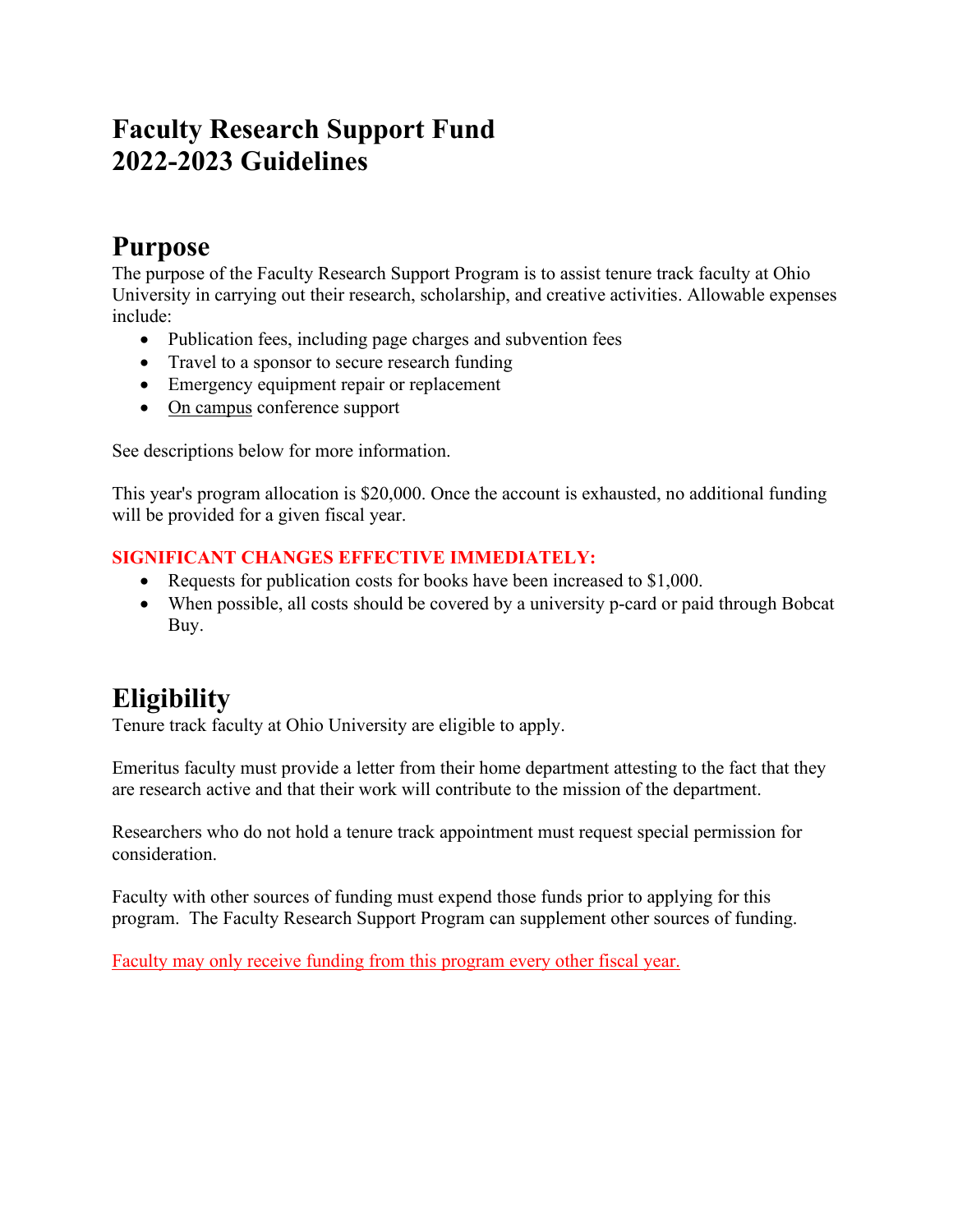# **Eligible Expenses**

**Publication Fees** are limited to \$600 for journal articles and \$1,000 for books per faculty member. Publication fees can include page charges, subvention fees, costs for color printing, copyright fees for images, and indexing.

Publications with multiple Ohio University tenure-track faculty authors can be funded up to \$600 or \$1,000 for journal articles and books, respectively, total as part of a joint request.

Non-allowable expenses include advertising and promotion, dust jacket artwork, purchase of copies, and multi-author works for which the applicant only serves as the editor.

Requests for translating existing books or articles into a foreign language or republication of a previously published work may be allowed with prior approval; the application must be accompanied by a thorough justification for the need.

**Travel** expenses are limited to \$1,500 per faculty for the purpose of meeting with potential sponsors or negotiating a research grant or contract with a sponsor. Those traveling to secure research funding must submit a funding proposal within one year and submit a copy of the transmittal form to [male-bru@ohio.edu](mailto:male-bru@ohio.edu) for continued eligibility in the program.

**Emergency Equipment Repair/Replacement** is limited to \$1,000 per incident. This fund cannot be used to purchase computer equipment, unless the sole purpose of the computer is to run a piece of research equipment.

**On-Campus conference support** is limited to \$1,000 per faculty member per year. Submit the conference purpose and proposed budget.

**Non-allowable requests**: This program does not fund:

- Faculty salary, student stipends, conference travel of any type, grant matching funds, computers and accessories, bridge funds between grants.
- Conference travel support is not available through this program.

### **Payment**

Unless otherwise approved, all costs must be covered by a university p-card or incurred through Bobcat Buy or Concur. Upon approval of the funding request, the applicant's department administrator will be notified and given information on how to access to the funds.

Expenses must be incurred within six months of approval of the request.